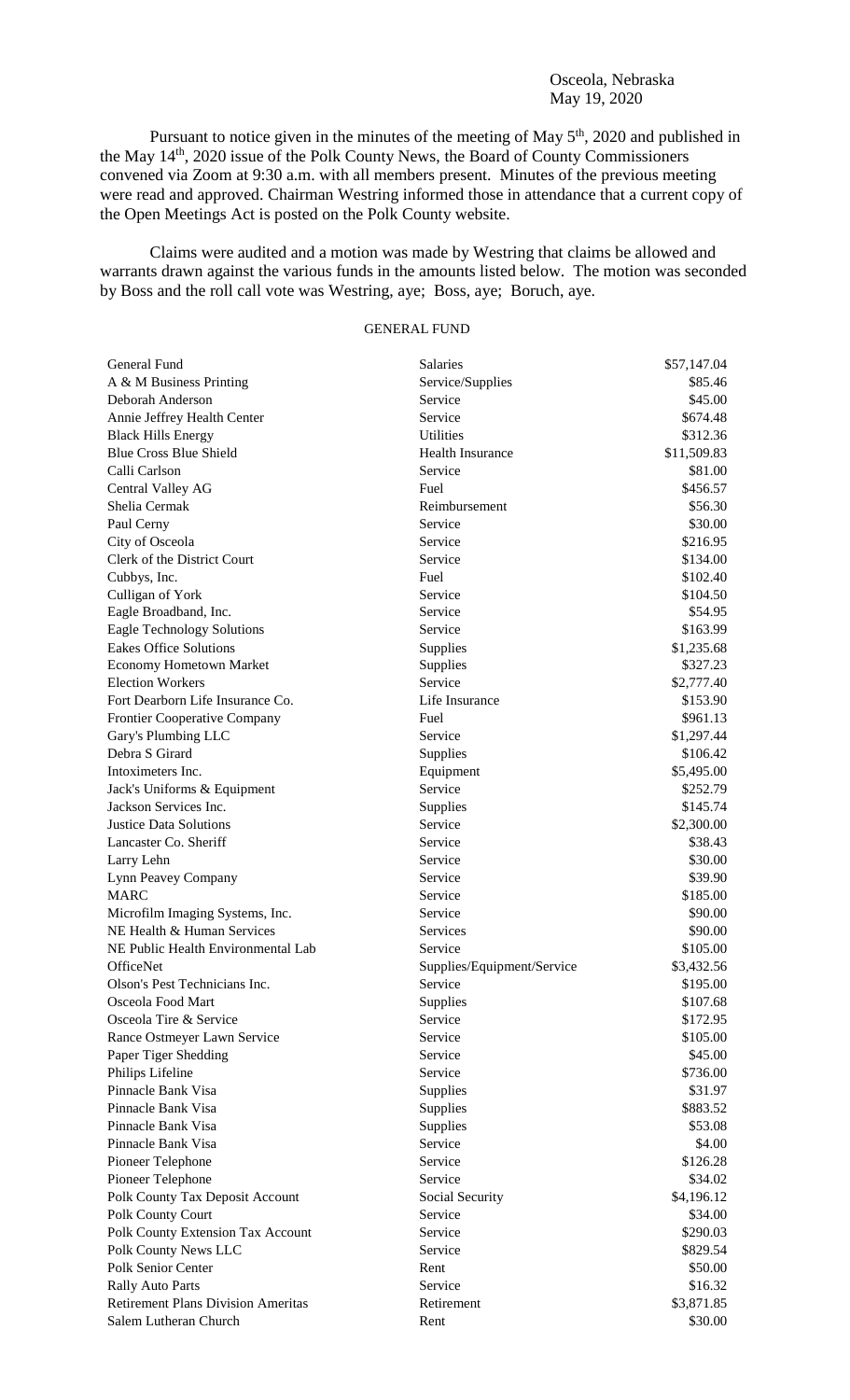| Shelby Auto Clinic                                                      | Service                      | \$888.37                 |
|-------------------------------------------------------------------------|------------------------------|--------------------------|
| Shelby Lumber Co. Inc.                                                  | Service                      | \$111.87                 |
| Shelby Senior Center                                                    | Rent                         | \$50.00                  |
| Dorothy Snesrud                                                         | Service                      | \$45.00                  |
| <b>St Vincent's Church</b>                                              | Rent                         | \$60.00<br>\$253.66      |
| Michelle Sterup<br>Jaci Swantek                                         | Reimbursement<br>Mileage     | \$17.26                  |
| <b>Thomson Reuters-West</b>                                             | Service                      | \$1,485.48               |
| Tonniges Chevrolet Inc.                                                 | Service                      | \$60.92                  |
| University of Nebraska Lincoln                                          | Agreement                    | \$4,927.17               |
| <b>Verizon Wireless</b>                                                 | Service                      | \$33.72                  |
| Windstream Nebraska Inc.                                                | Service                      | \$2,139.52               |
| Darla Winslow                                                           | Mileage                      | \$151.80                 |
| <b>York News Times</b>                                                  | Service                      | \$19.95                  |
|                                                                         | <b>ROAD FUND</b>             |                          |
| Road Fund                                                               | Salaries                     | \$27,537.62              |
| <b>Black Hills Energy</b>                                               | Service                      | \$93.58                  |
| <b>Blue Cross Blue Shield</b>                                           | <b>Health Insurance</b>      | \$5,115.48               |
| Central Valley AG                                                       | Supplies                     | \$281.94                 |
| City of Osceola                                                         | Service                      | \$70.07                  |
| Ericson Cash Hardware                                                   | Supplies                     | \$31.50                  |
| Fort Dearborn Life Insurance Co.                                        | Life Insurance               | \$82.56                  |
| <b>Frontier Cooperative Company</b>                                     | Fuel                         | \$715.01                 |
| Gary's Plumbing LLC                                                     | Supplies                     | \$10.68<br>\$672.01      |
| <b>Island Supply Welding Company</b><br>John Deere Financial            | Supplies<br>Supplies/Service | \$1,028.44               |
| Johnson Sand & Gravel Co. Inc.                                          | Supplies                     | \$7,561.43               |
| NMC, Exchange LLC                                                       | Supplies/Service             | \$4,568.59               |
| Osceola Tire & Service                                                  | Service                      | \$169.99                 |
| Overland Ready Mixed                                                    | Gravel and Borrow            | \$7,965.20               |
| Overland Sand & Gravel                                                  | Gravel and Borrow            | \$4,606.25               |
| Polk County Tax Deposit Account                                         | Social Security              | \$2,067.83               |
| Polk Light & Water                                                      | <b>Utilities</b>             | \$88.33                  |
| Polk Service & Repair, Inc.                                             | Service                      | \$17.00                  |
| Potters Industries LLC                                                  | Service                      | \$690.00                 |
| <b>Rally Auto Parts</b>                                                 | Service                      | \$860.17                 |
| <b>Retirement Plans Division Ameritas</b><br>SAPP Bros. Petroleum, Inc. | Retirement<br>Supplies       | \$1,737.36<br>\$5,232.60 |
| Shelby Lumber Co. Inc.                                                  | Supplies                     | \$71.73                  |
| <b>Truck Center Companies</b>                                           | Service                      | \$1,231.74               |
| <b>Verizon Wireless</b>                                                 | Service                      | \$68.55                  |
| Windstream Nebraska Inc.                                                | Service                      | \$240.21                 |
|                                                                         | <b>SENIOR SERVICES FUND</b>  |                          |
|                                                                         |                              |                          |
| Eagle Broadband<br>STR, LLC                                             | Service<br>Rent              | \$291.00<br>\$200.00     |
|                                                                         |                              |                          |
|                                                                         | <b>INHERITANCE TAX FUND</b>  |                          |
| A & R Construction                                                      | Road Construction            | \$2,046,805.31           |
| DAS State Accounting-Central Financing                                  | Service                      | \$488.32                 |
| Gworks                                                                  | Service                      | \$16,125.00              |
| Stanard Appraisal Services Inc.                                         | Service                      | \$7,406.00               |
|                                                                         | 911 EMERGENCY SERVICE FUND   |                          |
| Windstream Nebraska Inc.                                                | Service                      | \$982.46                 |
|                                                                         | <b>WEED FUND</b>             |                          |
| <b>Black Hills Energy</b>                                               | Service                      | \$25.46                  |
| City of Osceola                                                         | Service                      | \$73.29                  |
| <b>Frontier Cooperative Company</b>                                     | Fuel                         | \$200.09                 |
| Polk County News LLC                                                    | Service                      | \$102.75                 |
| <b>Rally Auto Parts</b>                                                 | Supplies                     | \$81.12                  |
| Van Diest Supply Company                                                | Supplies                     | \$5,512.26               |